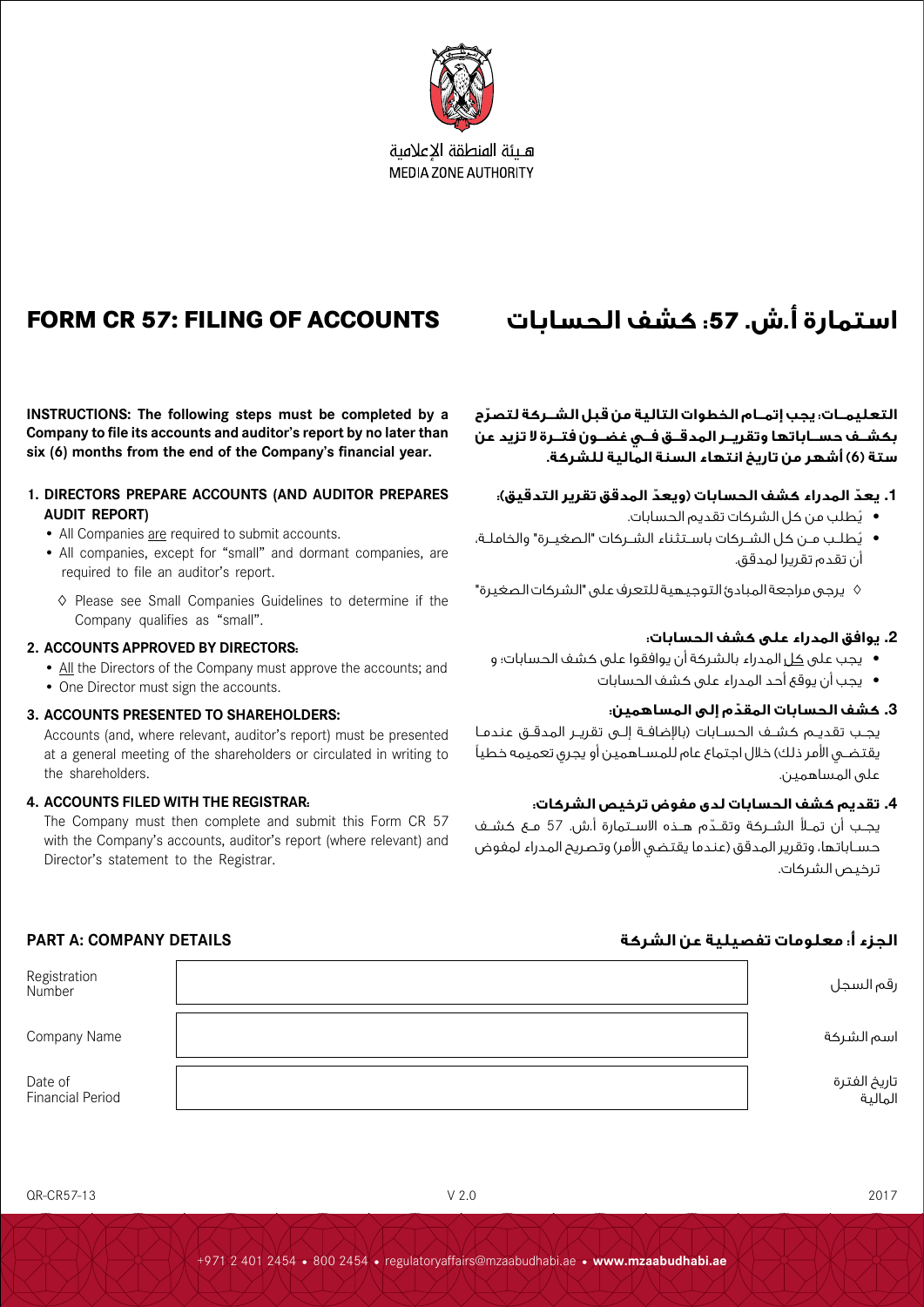

**الجزء ت: الئحة الوثائق CHECKLIST DOCUMENT :C PART**

- □ Copy of Accounts, signed by a Company Director
- $\Box$  Copy of auditor's report (unless Company is small or dormant)
- $\Box$  Small Company declaration (where applicable)

**Company** العنوان Address UAE Phone Number البريد اإللكتروني Email

# **PART B: DETAILS OF AUDITOR المدقق تفاصيل :ب الجزء**

Please select the relevant option

 $\bigcap$  No, this is a dormant Company

Yes, an auditor's report is provided

# Name of Auditing

| Name of<br>Auditor | 'ست |
|--------------------|-----|
|                    |     |

**Has the Company provided an auditor's report?**

 $\bigcap$  No, the Company falls under the small Company exemption

|  | Note: Small and dormant companies are not required to appoint an |  |  | نها تعبيّـن مدققاً، |        |
|--|------------------------------------------------------------------|--|--|---------------------|--------|
|  | auditor but must still file accounts.                            |  |  |                     | ـاىات. |

# **ّ هل قدمت الشركة تقريرًا عن طريق المدقق؟**

يرجى االختيار مما يلي:

ّ نعم، تم تقديم تقرير عن طريق المدقق

كال، هذه الشركة تستثنى وفق تصنفيها بأنها صغيرة

كال، هذه الشركة خاملة

**ملاحظة:** أن الشــركات الـصغيــرة والخاملــة لا يُـطلــب منا ولكــن يتوجــب عليهــا تقديــم كشــف بالحســابات.

# **في حال جرى تدقيق الحسابات، يرجى تعبئة القسم التالي: audited are accounts if complete Please**

اسم الشركة المدققة

رقم الهاتف المتحرك اإلماراتي

نسخة موقعة من مدير الشركة عن كشف الحسابات

نسخة عن تقرير المدقق (إلا إذا كانت الشركة صغيرة أو خاملة)  $\Box$ 

تصريح الشركات الصغيرة (إذا انطبق ذلك)  $\Box$ 



# **MEDIA ZONE AUTHORITY**